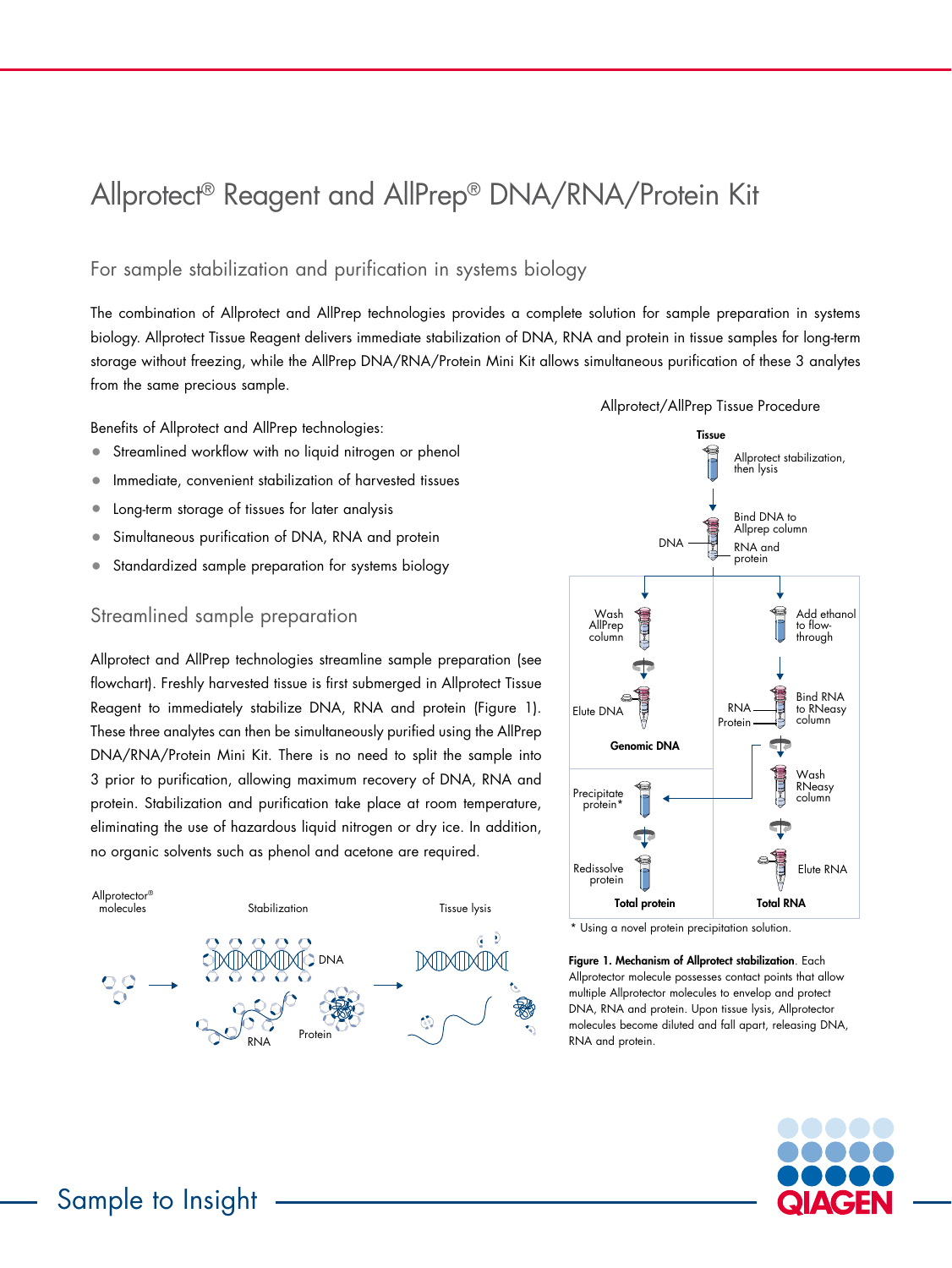

Figure 2. Intact protein for western blotting. Rat tissues were stored in Allprotect Reagent at 25°C for 5 days prior to western blot analysis of ERK2. Blot intensities were similar to those from liquid nitrogen stabilized tissues, indicating no protein degradation.



Figure 3. Prevention of gene induction. Rat lung was stored at 25°C in Allprotect Reagent or in PBS for the indicated times prior to real-time RT-PCR analysis of c-fos expression. Transcript levels relative to that in liquid nitrogen stabilized lung were calculated. The data show that Allprotect Reagent prevents c-fos induction.





\* Functional protein can be purified from Allprotect stabilized tissues using the Qproteome Mammalian Protein Prep Kit (cat. no. 37901).

#### Immediate, convenient tissue stabilization

Immediate stabilization of harvested tissues in Allprotect Tissue Reagent preserves the in vivo profile of DNA, RNA and proteins. This enables reliable downstream analysis (Figures 2, 5 and 7),\* even with tissues stored at room temperature (15–25°C) for up to 7 days. Stabilization is especially critical for RNA, since transcript levels change rapidly after tissue harvesting (Figures 3 and 4). Agilent® 2100 bioanalyzer analysis of RNA from Allprotect stabilized tissues gives high RIN values, indicating intact RNA.



Figure 5. Prevention of protein degradation. Human intestine mucosa samples were stored for 1 day in Allprotect Reagent (4°C) or in liquid nitrogen, and analyzed by mass spectrometry. Allprotect samples gave similar peak patterns for  $A < 10$  kDa and B 10–20 kDa protein as the liquid nitrogen samples, indicating stabilization of the protein content. Example analyses are shown. Data kindly provided by Indivumed GmbH, Hamburg, Germany.



Figure 6. Long-term tissue storage. Rat liver and kidney were stored in Allprotect Reagent at 2–8°C for up to 6 months. A Western blotting for ERK2 (liver) and B SDS-PAGE analysis (kidney) showed consistent protein levels, indicating no protein degradation.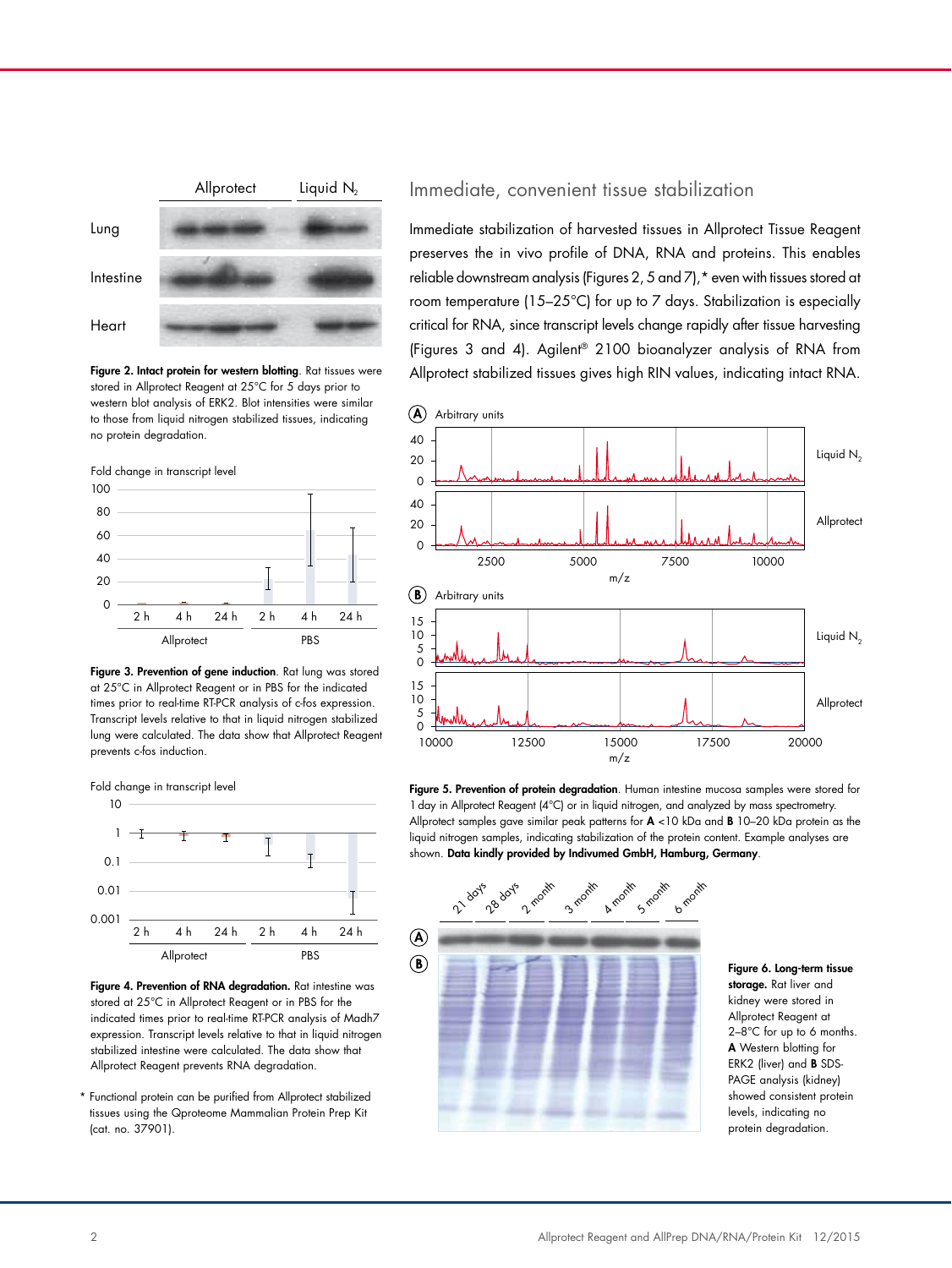#### Long-term tissue storage

Tissues stabilized in Allprotect Tissue Reagent can be stored at 2–8°C for up to 6 months without showing any degradation of DNA, RNA and protein (Figures 6 and 8). For longer storage, stabilized tissues can be archived at –20°C or –80°C.

### Simultaneous analyte purification for systems biology

The combination of Allprotect and AllPrep technologies standardizes sample preparation for systems biology. DNA, RNA and protein are all prepared from the same source, eliminating the variation inherent in preparing these analytes from different samples.

Genomic DNA and total RNA purified using the AllPrep DNA/RNA/ Protein Mini Kit deliver optimal results in all downstream applications. These include real-time PCR and RT-PCR analyses (Figure 9). Total protein purified using the kit is suitable for SDS-PAGE and western blotting (Figure 10).





## Other QIAGEN solutions for systems biology

QIAGEN offers other products for sample preparation in systems biology. These include AllPrep Kits for simultaneous purification of DNA and RNA or of RNA and protein. DNeasy®, RNeasy® and Qproteome Kits allow individual preparation of DNA, RNA and functional protein, respectively, and are also compatible with Allprotect Tissue Reagent. \* For more information, contact QIAGEN Technical Service.

#### Absorbance of reaction product



Figure 7. Preservation of protein activity. Rat liver was stored in Allprotect Reagent before total protein was purified using the Qproteome Mammalian Protein Prep Kit. Acidic phosphatase activity was similar to that for protein from control liver stored in liquid nitrogen. Each bar shows the mean from two liver pieces assayed in duplicate.



Figure 8. Long-term tissue storage without RNA degradation. Rat liver was stored in Allprotect Reagent at 4°C for up to 6 months. RNA was purified and run on an agarose gel. Band intensities remained consistent, indicating no RNA degradation.



Figure 10. Reliable western blotting and SDS-PAGE. Rat tissues were stabilized in Allprotect Reagent, and protein was purified using the AllPrep DNA/RNA/Protein Mini Kit. Duplicates were run on an SDS-PAGE gel, followed by A western blotting for ERK2 and B Coomassie staining.

\* Allprotect Tissue Reagent is also compatible with QIAGEN kits for DNA purification from small human tissue samples; please inquire.